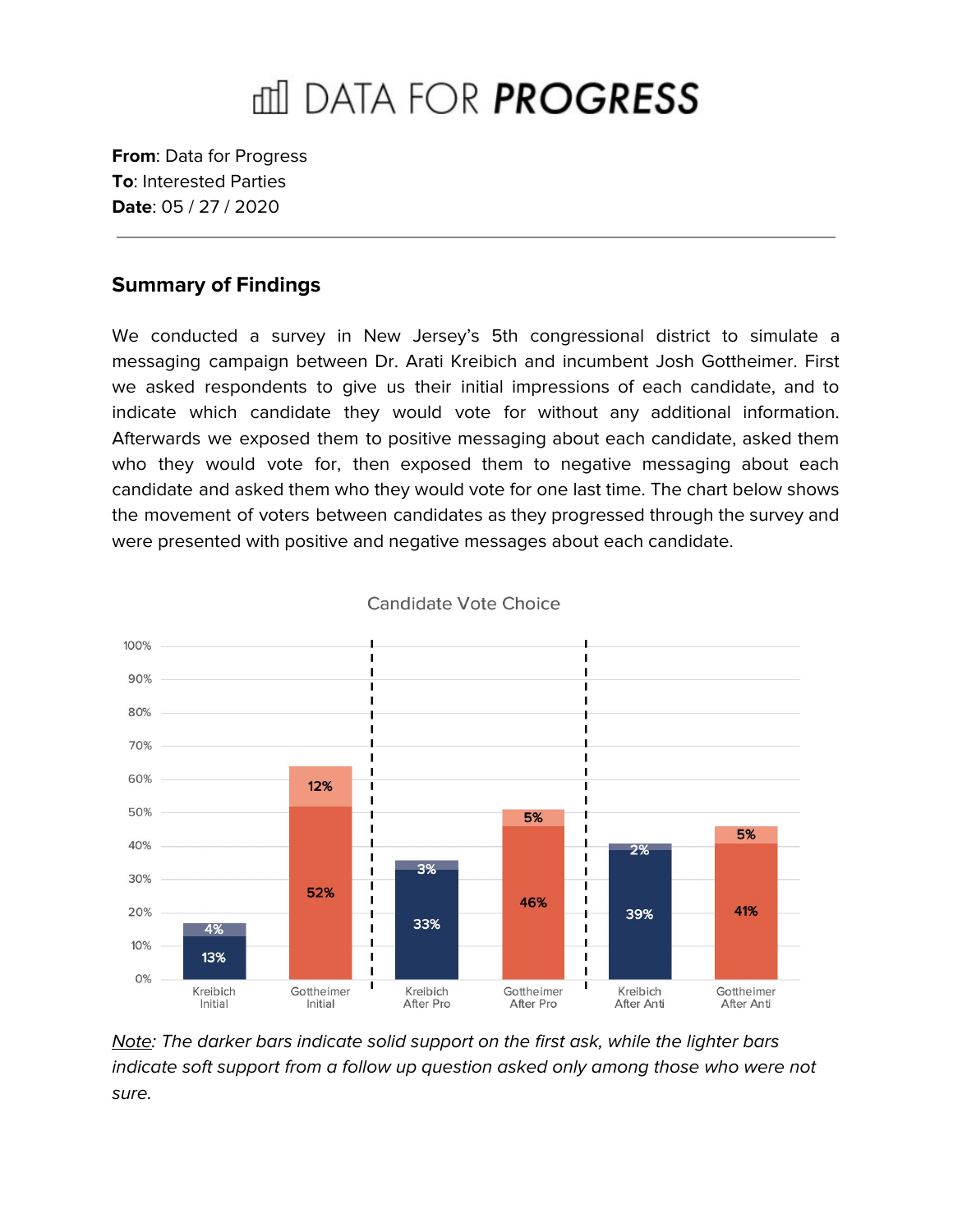We found that:

- **Initial awareness of Arati Kreibich among voters is low**, with 78% of respondents reporting that they have not heard enough about her to rate her on a standard favorable scale. Among those that were able to rate her, her net favorability was +10 percentage points (16% total favorable and 6% total unfavorable). In contrast, Josh Gottheimer is well known with only 17% saying they were unable to rate him. His net favorability was +43 (62% total favorable and 19% total unfavorable). Gottheimer's large margin in the initial vote is driven primarily by the gap in name recognition between the two candidates.
- **Interestingly, 34% of respondents under the age of 45 were unable to rate Josh Gottheimer**, which means there is still a significant opportunity for the Arati campaign to define their opponent among this group.
- **After positive messaging, the gap in support narrows significantly**. Once respondents were given information about both candidates, total support for Kreibich increases by 19 percentage points, and support for Gottheimer decreases by 13 percentage points.
- **● After negative messaging, the gap in support narrows further, still in favor of Kreibich.** Compared to the second ballot, solid support for Kreibich increases by 4 percentage points (moving to 39%) while solid support for Gottheimer decreases by 5 percentage points (moving to 41%).

### **Comparison of Messages**

We tested four messages in support of Kreibich on her environmental record as a borough council member of Glen Rock, her support for healthcare for all, her background as a scientist and how it informs her approach to addressing the coronavirus, and one on endorsements from Indivisible and the Working Families Party. We found that:

● The strongest message in support of Keibich cites **her professional experience as a scientist and her plans to address coronavirus** with a moratorium on evictions and foreclosures, as well as \$2,000 per month payments for the remainder of the crisis. Overall 76% found it to be either very convincing or somewhat convincing. Messages about Arati's record on the Glen Rock Council and support for healthcare for all also performed strongly.